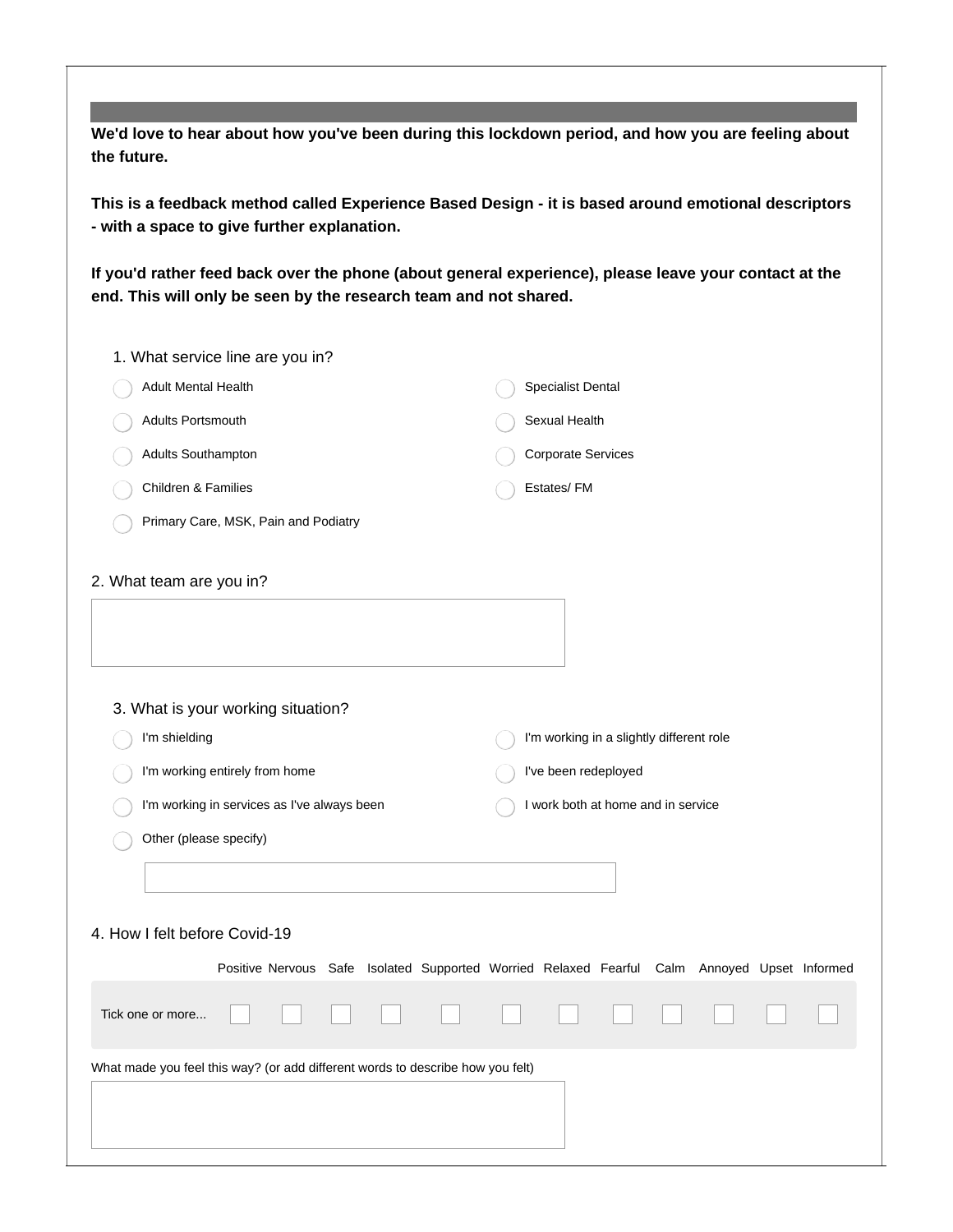| 5. How I felt at the beginning of lockdown                                     |  |  |  |  |                                                                                              |  |  |  |  |
|--------------------------------------------------------------------------------|--|--|--|--|----------------------------------------------------------------------------------------------|--|--|--|--|
|                                                                                |  |  |  |  | Positive Nervous Safe Isolated Supported Worried Relaxed Fearful Calm Annoyed Upset Informed |  |  |  |  |
| Tick one or more                                                               |  |  |  |  |                                                                                              |  |  |  |  |
| What made you feel this way? (or add different words to describe how you felt) |  |  |  |  |                                                                                              |  |  |  |  |
|                                                                                |  |  |  |  |                                                                                              |  |  |  |  |
| 6. How I felt during the first 8 weeks of lockdown                             |  |  |  |  |                                                                                              |  |  |  |  |
|                                                                                |  |  |  |  | Positive Nervous Safe Isolated Supported Worried Relaxed Fearful Calm Annoyed Upset Informed |  |  |  |  |
| Tick one or more                                                               |  |  |  |  |                                                                                              |  |  |  |  |
| What made you feel this way? (or add different words to describe how you felt) |  |  |  |  |                                                                                              |  |  |  |  |
| 7. How I feel now.<br>Tick one or more                                         |  |  |  |  | Positive Nervous Safe Isolated Supported Worried Relaxed Fearful Calm Annoyed Upset Informed |  |  |  |  |
| What made you feel this way? (or add different words to describe how you feel) |  |  |  |  |                                                                                              |  |  |  |  |
| 8. How I feel about the next three months                                      |  |  |  |  |                                                                                              |  |  |  |  |
|                                                                                |  |  |  |  | Positive Nervous Safe Isolated Supported Worried Relaxed Fearful Calm Annoyed Upset Informed |  |  |  |  |
| Tick one or more                                                               |  |  |  |  |                                                                                              |  |  |  |  |
| What made you feel this way? (or add different words to describe how you feel) |  |  |  |  |                                                                                              |  |  |  |  |
|                                                                                |  |  |  |  |                                                                                              |  |  |  |  |